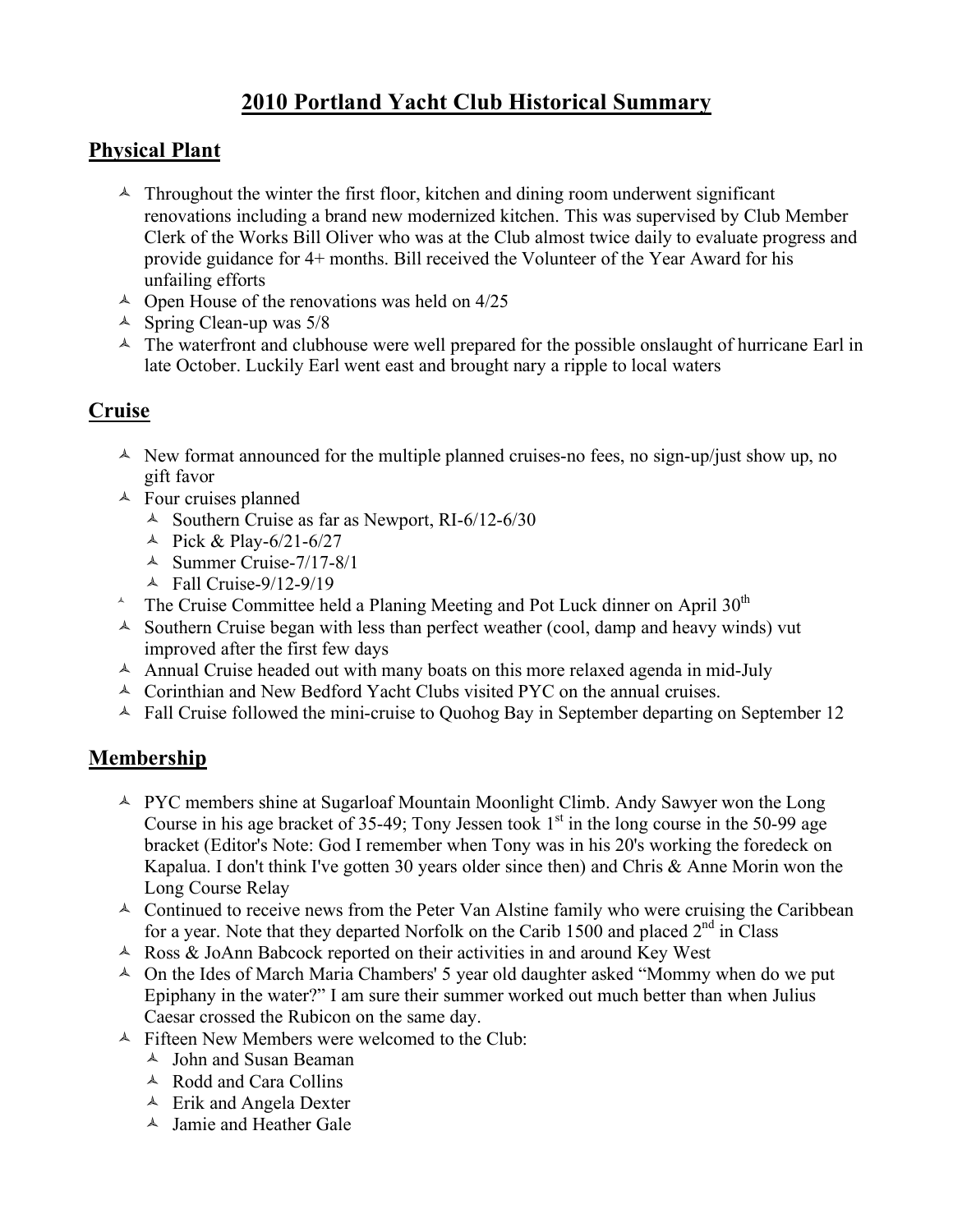- $\triangle$  Steven Grimshaw
- $\triangle$  Joan Havens and Wallace Ragan
- A Richard Ketchum
- Joseph and Sarah McIntyre
- F. Jay and Mary Allison Meyer
- $\triangle$  Stephen and Diane Neal
- Ted and Sarah Oldham
- A Richard and Catherine Stevenson
- $\triangle$  Scott and Pamela Thomas
- $\triangle$  John and Jennifer Wahlig
- $\triangle$  New Member's Reception was held with good attendance, a review of various procedures and programs and a brief history of the Club
- $\triangle$  Jamie Gale a professional racer is aboard Mascalzone Latino competing for the Luis Vitton Cup in Italy
- $\triangle$  David Witherall retired as Master from the Merchant Marine after 34 years to join his dads compass service business
- The Sommer family (John, Lorri, Jasper, Georgia and boat cat Newton) are off on a one year cruise on Indulgence
- Lew Incze, PhD appeared on the Discovery Channel's program "Dawn of the Ocean"
- A Members Carter & Molly White finished  $3^{rd}$  in the J-24 nationals
- $\triangle$  Alan Palmer (son of Jim and PC Leigh Palmer was named to the 2010 Intercollegiate Sailing and All Academic First Team while a student at Harvard University

#### **Committees**

 $\triangle$  Heritage Coommittee-Commodore Sanders announced the formation of a new Heritage Committee chaired by Past Commodore Phil Sargent with the following Mission:The Mission of the Portland Yacht Club Heritage Committee is to identify, categorize, preserve and protect documents, memorabilia, photos, and artifacts significant to the history, tradition and heritage of the Cub. This is to include a focus on communicating and determining methods to distribute this information for general Club membership use. After the first meeting Phil Baker and Don Ryan tackled the task of organizing and cataloging the entire contents of the PYC Library

Committee Members include:

- $\triangle$  Rick Thompson
- $\triangle$  Marji Thompson
- $\triangle$  Dave Stanley
- Jon Knowles
- Don Ryan
- Phil Baker
- Jean Semonite
- Jane Moody
- Robin Singer
- Blair Knapp
- Peter Bramhall
- Bruce Clement
- Ted Bernard
- $\triangle$  Charlie Whittier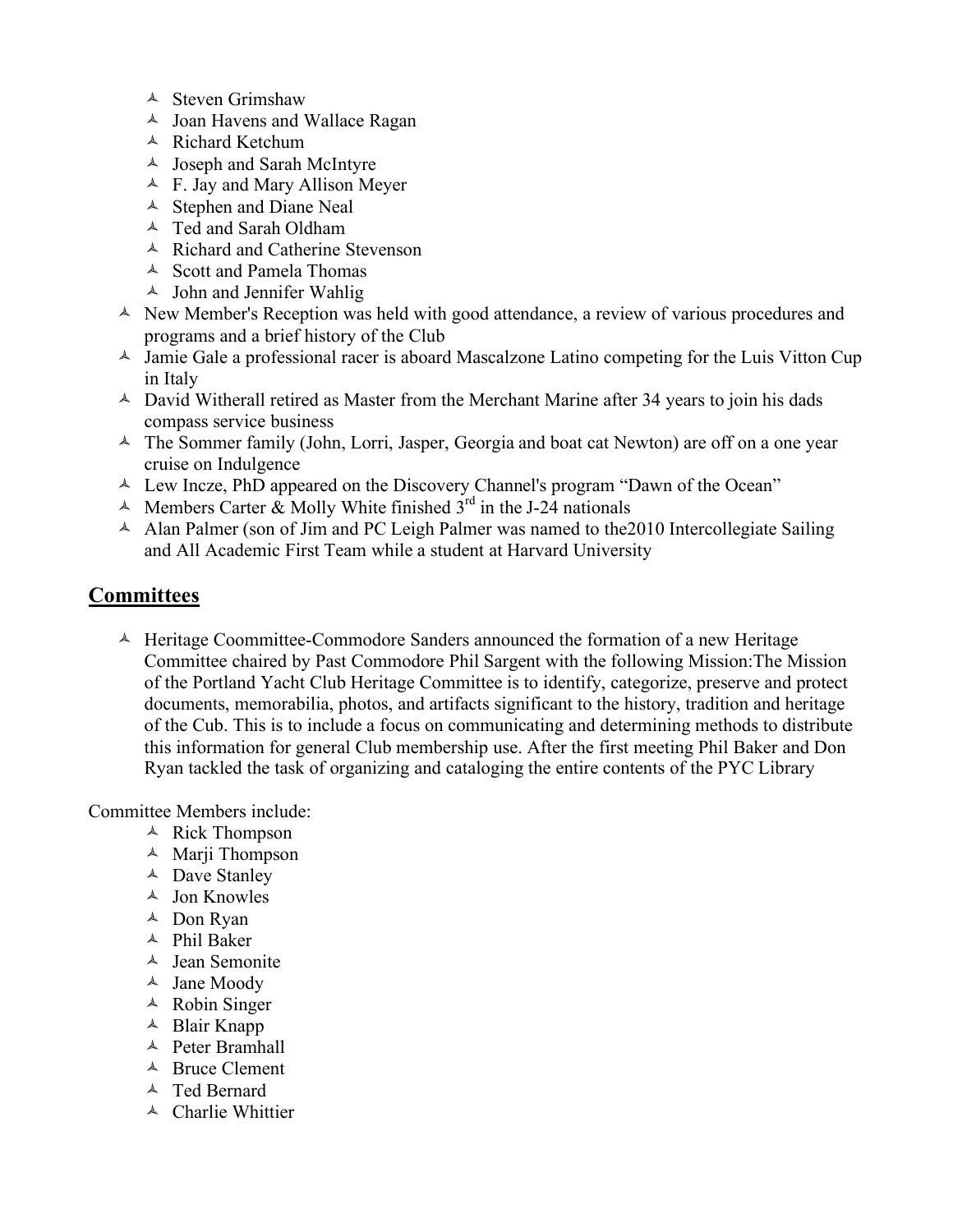- $\triangle$  Education Committee-The following seminars and workshops were held:
	- $\triangle$  Inflatable PFD
	- $\triangle$  Radio Communication and Etiquette
	- GMORA Safety at Sea
	- $\triangle$  Fire Extinguisher Course on use, safety and servicing
	- $\triangle$  Women's Sailing Program to be repeated after a full enrollment last year

### **Social Events**

- $\triangle$  New years Day-Poor weather impacted this event but 60+ hearty members enjoyed Artillery Punch, Bloody Marys and appetizers brought by members
- $\triangle$  Due to construction, the annual Chili & Chowdah Night was moved to Holy Martyr's Church and held on 1/27.Seventy-plus members enjoyed Chili/Chowdah prepared by Phil and Cindy Sargent with members bringing appetizers, salads and desert. Jim Boselli provided an interesting and informative program on making a cruise through the Northwest Passage.
- $\triangle$  Mothers Day Brunch was held on what-else-Mother's Day May 9.
- $\triangle$  Cannoball was held on May 14 with great attendance and enjoyment had by all
- $\triangle$  Wednesday Member lunches continue
- First Annual Commodore's Dock Party scheduled. This will replace the Commodore's Cocktail Party traditionally held during the annual cruise to allow increased membership participation. The event was an overwhelming success with participation greater than expected attendance. Luckily the docks remained floating after the evening of frivolity and no members went for a swim
- $\triangle$  Decommission Ceremony and Buffet were held on October 25
- $\triangle$  The many volunteers were treated to a lasagne dinner in October
- $\triangle$  The Children's Christmas Party was held in early December with attendance by over 50 member children each of whom received a special gift from a new Santa Claus (prior Santa Dave Fenderson had resigned this position in November)

### **Historical Notes**

- $\triangle$  Ken and Mary Nelson resigned from Senior Membership. In their letter Ken reminisced on his participation in the Junior Yacht Club. It should be noted that the Ship Weather vane atop the Stewards building (also used by PJYC) was donated by Ken many years ago as a token of gratitude for the PJYC.
- $\triangle$  Powerhouse Road-The name emanates from the power house that was built on the PYC property to help power the trolley that went from Portland to Brunswick. Part of the reason for the construction was the many passengers that traveled to Underwood Springs Park on Rt 88
- <sup> $\triangle$ </sup> The Club was visited by President George Herbert Walker Bush and Barbara Bush enjoyed lunch in the dining room with a member friend. There is a burgee signed by President Bush hanging in the bar area.

#### **Waterfront**

- $\triangle$  Launches and docks in first week of May with Launch Service beginning May 15
- $\triangle$  One launch down for a while for repairs but back in service within a week
- $\triangle$  First PYC boat in the anchorage was Orinoco owned by Tom & Marlene Mahoney